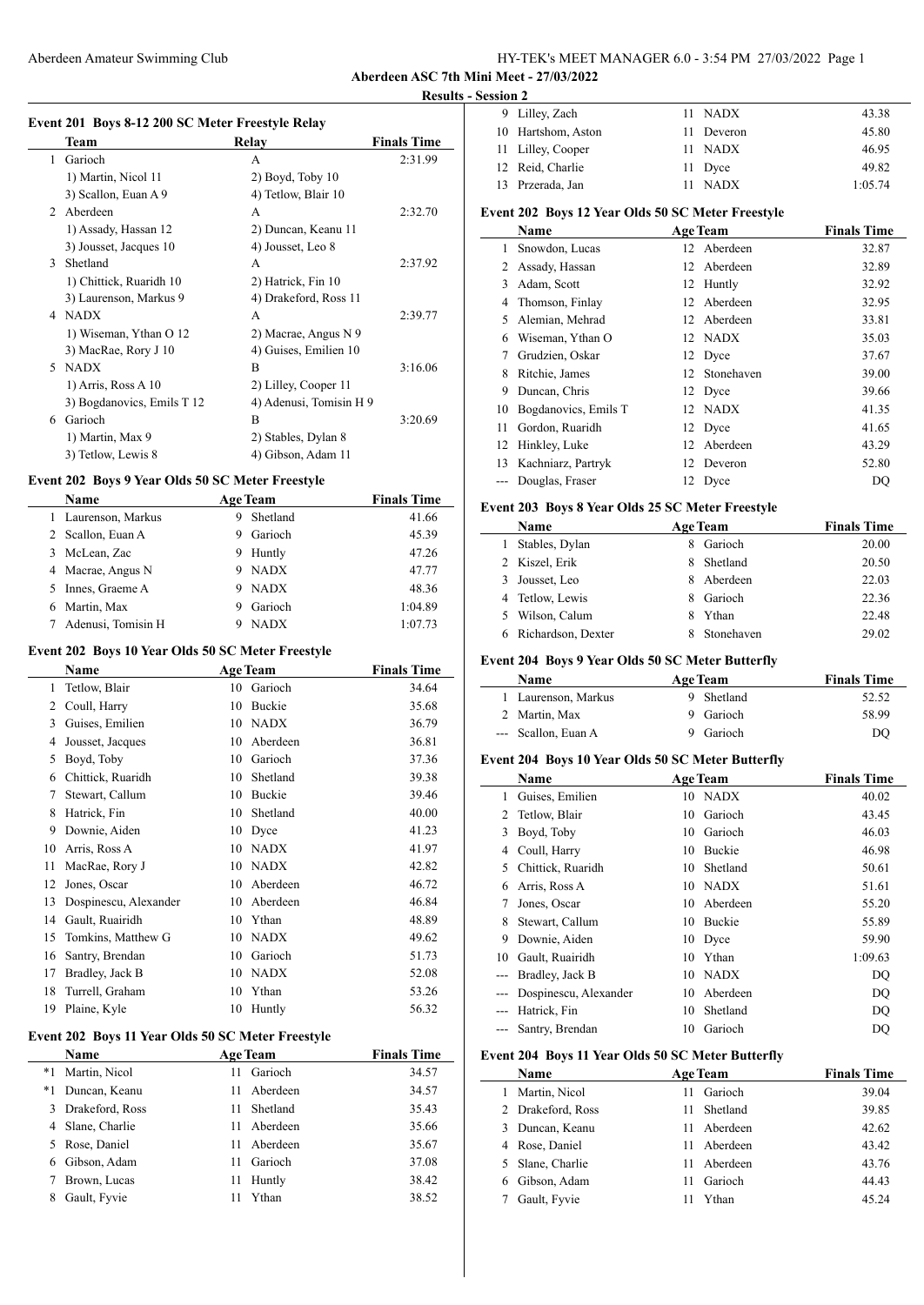| HY-TEK's MEET MANAGER 6.0 - 3:54 PM 27/03/2022 Page 2 |
|-------------------------------------------------------|
|-------------------------------------------------------|

**Aberdeen ASC 7th Mini Meet - 27/03/2022**

| (Event 204 Boys 11 Year Olds 50 SC Meter Butterfly) |                                                      |                 |                             |                             |  |
|-----------------------------------------------------|------------------------------------------------------|-----------------|-----------------------------|-----------------------------|--|
|                                                     | Name                                                 | <b>Age Team</b> |                             | <b>Finals Time</b>          |  |
|                                                     | 8 Hartshom, Aston                                    |                 | 11 Deveron                  | 53.38                       |  |
|                                                     | Event 204 Boys 12 Year Olds 50 SC Meter Butterfly    |                 |                             |                             |  |
|                                                     | <b>Name</b>                                          |                 | <b>Age Team</b>             | <b>Finals Time</b>          |  |
|                                                     | 1 Alemian, Mehrad                                    |                 | 12 Aberdeen                 | 37.32                       |  |
|                                                     | 2 Thomson, Finlay                                    |                 | 12 Aberdeen                 | 39.89                       |  |
|                                                     | 3 Wiseman, Ythan O                                   |                 | 12 NADX                     | 42.39                       |  |
|                                                     |                                                      |                 | 12 Aberdeen                 |                             |  |
|                                                     | 4 Assady, Hassan                                     |                 |                             | 42.80                       |  |
|                                                     | 5 Adam, Scott                                        |                 | 12 Huntly                   | 43.34                       |  |
|                                                     | 6 Grudzien, Oskar                                    |                 | 12 Dyce                     | 43.38                       |  |
|                                                     | 7 Snowdon, Lucas                                     |                 | 12 Aberdeen                 | 43.48                       |  |
|                                                     | 8 Hinkley, Luke                                      |                 | 12 Aberdeen                 | 53.11                       |  |
| 9.                                                  | Douglas, Fraser                                      |                 | 12 Dyce                     | 59.00                       |  |
|                                                     | Event 205 Boys 8 Year Olds 25 SC Meter Butterfly     |                 |                             |                             |  |
|                                                     | Name                                                 |                 | <b>Age Team</b>             | <b>Finals Time</b>          |  |
|                                                     | 1 Kiszel, Erik                                       | 8.              | Shetland                    | 32.64                       |  |
|                                                     | --- Tetlow, Lewis                                    |                 | 8 Garioch                   | DQ                          |  |
|                                                     | --- Wilson, Calum                                    |                 | 8 Ythan                     | DQ                          |  |
|                                                     | --- Stables, Dylan                                   |                 | 8 Garioch                   | DQ                          |  |
|                                                     |                                                      |                 |                             |                             |  |
|                                                     | Event 206 Boys 9 Year Olds 50 SC Meter Breaststroke  |                 |                             |                             |  |
|                                                     | Name                                                 |                 | <b>Age Team</b>             | <b>Finals Time</b>          |  |
| $\mathbf{1}$                                        | Laurenson, Markus                                    |                 | 9 Shetland                  | 56.40                       |  |
|                                                     | 2 Martin, Max                                        |                 | 9 Garioch                   | 57.13                       |  |
|                                                     | 3 Scallon, Euan A                                    |                 | 9 Garioch                   | 1:06.29                     |  |
|                                                     | 4 McLean, Zac                                        |                 | 9 Huntly                    | 1:08.65                     |  |
|                                                     | --- Innes, Graeme A                                  |                 | 9 NADX                      | DQ                          |  |
|                                                     | Event 206 Boys 10 Year Olds 50 SC Meter Breaststroke |                 |                             |                             |  |
|                                                     |                                                      |                 |                             |                             |  |
|                                                     | Name                                                 |                 | <b>Age Team</b>             | <b>Finals Time</b>          |  |
|                                                     | 1 Tetlow, Blair                                      |                 | 10 Garioch                  | 49.02                       |  |
|                                                     | 2 Boyd, Toby                                         |                 | 10 Garioch                  | 50.22                       |  |
|                                                     | 3 Guises, Emilien                                    |                 | 10 NADX                     | 52.45                       |  |
|                                                     | 4 Hatrick, Fin                                       |                 | 10 Shetland                 | 56.80                       |  |
|                                                     | 5 Stewart, Callum                                    |                 | 10 Buckie                   | 57.15                       |  |
|                                                     | 6 Chittick, Ruaridh                                  |                 | 10 Shetland                 | 58.73                       |  |
|                                                     | 7 Coull, Harry                                       |                 | 10 Buckie                   | 59.71                       |  |
|                                                     | 8 Downie, Aiden                                      |                 | 10 Dyce                     | 1:00.15                     |  |
|                                                     | 9 Bradley, Jack B                                    |                 | 10 NADX                     | 1:00.31                     |  |
|                                                     | 10 Dospinescu, Alexander                             |                 | 10 Aberdeen                 | 1:02.87                     |  |
|                                                     | 11 Gault, Ruairidh                                   |                 | 10 Ythan                    | 1:03.01                     |  |
|                                                     | 12 Jones, Oscar                                      |                 | 10 Aberdeen                 | 1:06.07                     |  |
|                                                     | 13 Tomkins, Matthew G                                |                 | 10 NADX                     | 1:09.20                     |  |
|                                                     | --- MacRae, Rory J                                   |                 | 10 NADX                     | $\mathbf{D}\mathbf{Q}$      |  |
|                                                     | --- Arris, Ross A                                    | 10              | <b>NADX</b>                 | DQ                          |  |
|                                                     | --- Jousset, Jacques                                 | 10              | Aberdeen                    | DQ                          |  |
| $--$                                                | Santry, Brendan                                      |                 | 10 Garioch                  | DQ                          |  |
|                                                     | Event 206 Boys 11 Year Olds 50 SC Meter Breaststroke |                 |                             |                             |  |
|                                                     |                                                      |                 |                             |                             |  |
|                                                     | Name                                                 | 11              | <b>Age Team</b><br>Aberdeen | <b>Finals Time</b><br>45.34 |  |
|                                                     | 1 Rose, Daniel                                       | 11              | Garioch                     |                             |  |
|                                                     | 2 Martin, Nicol                                      |                 |                             | 46.09                       |  |
|                                                     | 3 Drakeford, Ross                                    | 11              | Shetland                    | 47.29                       |  |
|                                                     | 4 Brown, Lucas                                       | 11              | Huntly                      | 48.26                       |  |
|                                                     | 5 Gibson, Adam                                       | 11              | Garioch                     | 49.96                       |  |
|                                                     | 6 Slane, Charlie                                     | 11              | Aberdeen                    | 50.32                       |  |
|                                                     | 7 Gault, Fyvie                                       | 11              | Ythan                       | 51.24                       |  |
|                                                     | 8 Duncan, Keanu                                      | 11              | Aberdeen                    | 52.31                       |  |
|                                                     | 9 Reid, Charlie                                      | 11              | Dyce                        | 1:09.23                     |  |
| $---$                                               | Lilley, Cooper                                       | 11              | <b>NADX</b>                 | DQ                          |  |
| $--$                                                | Lilley, Zach                                         | 11              | <b>NADX</b>                 | DQ                          |  |
|                                                     |                                                      |                 |                             |                             |  |
|                                                     |                                                      |                 |                             |                             |  |

|              | <b>Results - Session 2</b> |                                                      |    |                 |                    |
|--------------|----------------------------|------------------------------------------------------|----|-----------------|--------------------|
|              |                            | Hartshom, Aston                                      | 11 | Deveron         | DO                 |
| `ime<br>3.38 |                            | Event 206 Boys 12 Year Olds 50 SC Meter Breaststroke |    |                 |                    |
|              |                            | Name                                                 |    | <b>Age Team</b> | <b>Finals Time</b> |
|              |                            | Alemian, Mehrad                                      |    | 12 Aberdeen     | 42.36              |
| 'ime         | 2                          | Snowdon, Lucas                                       | 12 | Aberdeen        | 43.84              |
| 7.32         | 3                          | Assady, Hassan                                       | 12 | Aberdeen        | 45.64              |
| 9.89         |                            | Adam, Scott                                          |    | 12 Huntly       | 48.53              |
| 2.39         | 5.                         | Grudzien, Oskar                                      |    | 12 Dyce         | 50.67              |
| 2.80         | 6                          | Wiseman, Ythan O                                     |    | 12 NADX         | 50.73              |
| 3.34         |                            | Ritchie, James                                       | 12 | Stonehaven      | 53.99              |
| 3.38         | 8                          | Kachniarz, Partryk                                   | 12 | Deveron         | 54.99              |
| 3.48         | 9                          | Hinkley, Luke                                        | 12 | Aberdeen        | 55.28              |
| 3.11         | 10                         | Bogdanovics, Emils T                                 |    | 12 NADX         | 55.67              |
| 9.00         | 11                         | Gordon, Ruaridh                                      |    | 12 Dyce         | 57.25              |
|              | 12                         | Douglas, Fraser                                      |    | 12 Dyce         | 1:00.41            |

## **Event 207 Boys 8 Year Olds 25 SC Meter Breaststroke**

| <b>Name</b>          |    | <b>Age Team</b> | <b>Finals Time</b> |
|----------------------|----|-----------------|--------------------|
| Stables, Dylan       |    | Garioch         | 26.04              |
| 2 Jousset, Leo       | 8. | Aberdeen        | 29.73              |
| 3 Kiszel, Erik       | 8. | Shetland        | 33.28              |
| 4 Richardson, Dexter |    | Stonehaven      | 36.11              |
| --- Wilson, Calum    |    | Ythan           | DO                 |
| --- Tetlow, Lewis    |    | Garioch         | DO                 |

## **Event 208 Boys 9 Year Olds 50 SC Meter Backstroke**

|   | <b>Name</b>       | <b>Age Team</b> | <b>Finals Time</b> |
|---|-------------------|-----------------|--------------------|
| L | Laurenson, Markus | Shetland        | 50.64              |
|   | 2 McLean, Zac     | Huntly<br>9     | 55.26              |
|   | 3 Macrae, Angus N | <b>NADX</b>     | 55.64              |
|   | 4 Innes, Graeme A | <b>NADX</b>     | 58.07              |
|   | 5 Martin, Max     | Garioch         | 59.90              |
|   | Scallon, Euan A   | Garioch         | 1:00.06            |

### **Event 208 Boys 10 Year Olds 50 SC Meter Backstroke**

|    | Name                  |    | <b>Age Team</b> | <b>Finals Time</b> |
|----|-----------------------|----|-----------------|--------------------|
| 1  | Coull, Harry          | 10 | Buckie          | 43.32              |
| 2  | Tetlow, Blair         | 10 | Garioch         | 43.85              |
| 3  | Boyd, Toby            | 10 | Garioch         | 44.73              |
| 4  | Guises, Emilien       | 10 | <b>NADX</b>     | 44.76              |
| 5  | Hatrick, Fin          | 10 | Shetland        | 47.36              |
| *6 | Chittick, Ruaridh     | 10 | Shetland        | 49.23              |
| *6 | Downie, Aiden         | 10 | Dyce            | 49.23              |
| 8  | Jousset, Jacques      | 10 | Aberdeen        | 49.48              |
| 9  | Dospinescu, Alexander | 10 | Aberdeen        | 50.23              |
| 10 | MacRae, Rory J        | 10 | <b>NADX</b>     | 50.90              |
| 11 | Stewart, Callum       | 10 | Buckie          | 50.98              |
| 12 | Arris, Ross A         | 10 | <b>NADX</b>     | 52.16              |
| 13 | Jones, Oscar          | 10 | Aberdeen        | 52.93              |
| 14 | Bradley, Jack B       | 10 | <b>NADX</b>     | 59.10              |
| 15 | Santry, Brendan       | 10 | Garioch         | 59.82              |
| 16 | Gault, Ruairidh       | 10 | Ythan           | 1:02.21            |
| 17 | Tomkins, Matthew G    | 10 | <b>NADX</b>     | 1:03.64            |
| 18 | Turrell, Graham       | 10 | Ythan           | 1:07.45            |
| 19 | Plaine, Kyle          | 10 | Huntly          | 1:13.57            |

# **Event 208 Boys 11 Year Olds 50 SC Meter Backstroke**

| <b>Name</b>        | <b>Age Team</b> | <b>Finals Time</b> |  |
|--------------------|-----------------|--------------------|--|
| Duncan, Keanu<br>L | Aberdeen<br>11. | 40.61              |  |
| 2 Martin, Nicol    | Garioch<br>11   | 42.09              |  |
| 3 Rose, Daniel     | 11 Aberdeen     | 42.42              |  |
| 4 Slane, Charlie   | Aberdeen<br>11. | 43.76              |  |
| 5 Drakeford, Ross  | Shetland        | 44.13              |  |